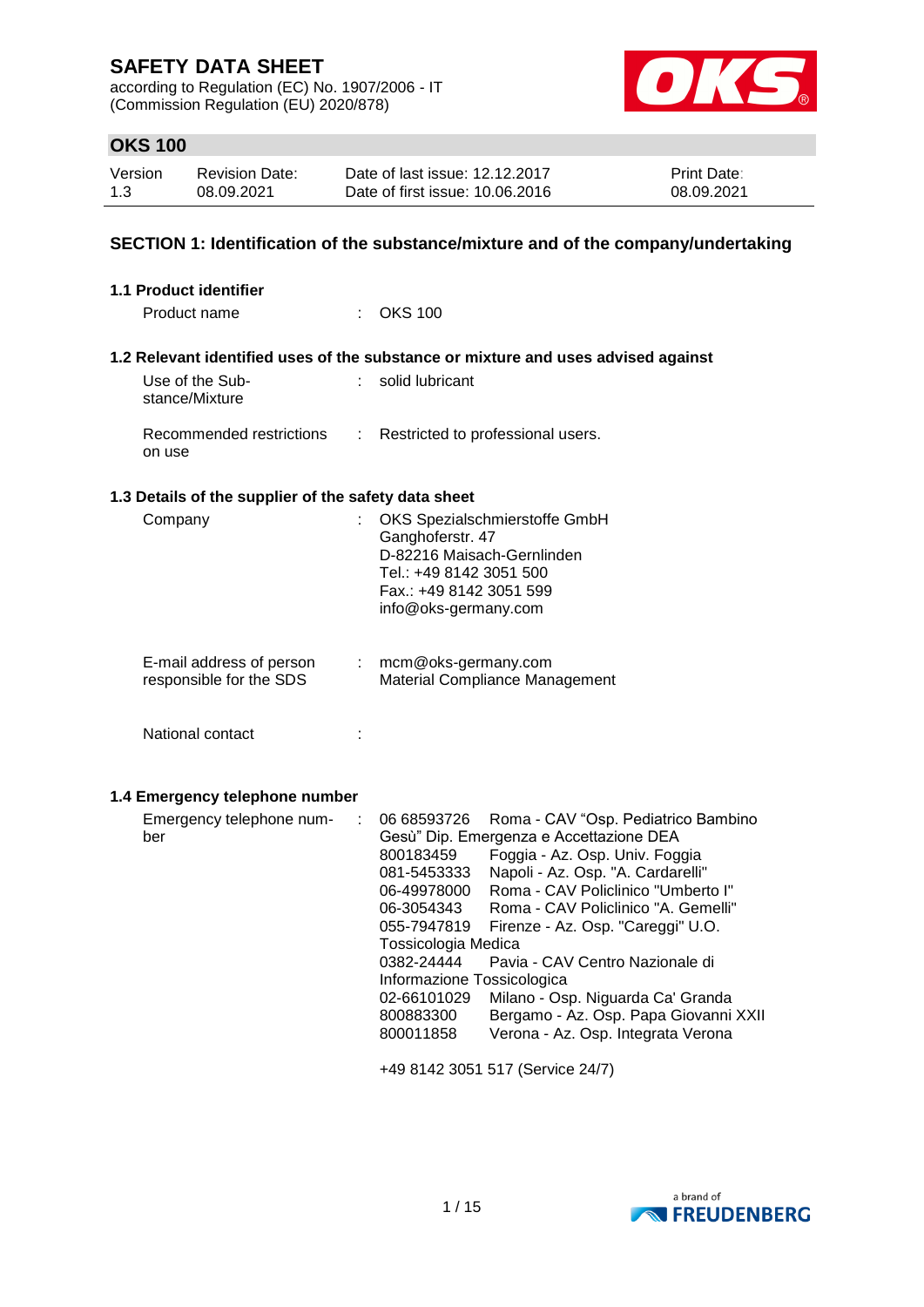according to Regulation (EC) No. 1907/2006 - IT (Commission Regulation (EU) 2020/878)



# **OKS 100**

| Version | Revision Date: | Date of last issue: 12.12.2017  | <b>Print Date:</b> |
|---------|----------------|---------------------------------|--------------------|
| 1.3     | 08.09.2021     | Date of first issue: 10.06.2016 | 08.09.2021         |

### **SECTION 2: Hazards identification**

#### **2.1 Classification of the substance or mixture**

### **Classification (REGULATION (EC) No 1272/2008)**

Not a hazardous substance or mixture.

### **2.2 Label elements**

### **Labelling (REGULATION (EC) No 1272/2008)**

Not a hazardous substance or mixture.

### **2.3 Other hazards**

This substance/mixture contains no components considered to be either persistent, bioaccumulative and toxic (PBT), or very persistent and very bioaccumulative (vPvB) at levels of 0.1% or higher.

Ecological information: The substance/mixture does not contain components considered to have endocrine disrupting properties according to REACH Article 57(f) or Commission Delegated regulation (EU) 2017/2100 or Commission Regulation (EU) 2018/605 at levels of 0.1% or higher.

Toxicological information: The substance/mixture does not contain components considered to have endocrine disrupting properties according to REACH Article 57(f) or Commission Delegated regulation (EU) 2017/2100 or Commission Regulation (EU) 2018/605 at levels of 0.1% or higher.

### **SECTION 3: Composition/information on ingredients**

#### **3.1 Substances**

Chemical nature : Molybdenum disulfide

#### **Components**

| Chemical name                                | CAS-No.                    | Classification | specific concen- | Concentration     |
|----------------------------------------------|----------------------------|----------------|------------------|-------------------|
|                                              | EC-No.                     |                | tration limit    | (% w/w)           |
|                                              |                            |                | M-Factor         |                   |
|                                              | Index-No.                  |                | <b>Notes</b>     |                   |
|                                              | <b>Registration number</b> |                | Acute toxicity   |                   |
|                                              |                            |                | estimate         |                   |
| Substances with a workplace exposure limit : |                            |                |                  |                   |
| molybdenum disul-                            | 1317-33-5                  | Not classified |                  | $>= 90 - 5 = 100$ |
| phide                                        | 215-263-9                  |                |                  |                   |
|                                              |                            |                |                  |                   |
|                                              |                            |                |                  |                   |
|                                              |                            |                |                  |                   |

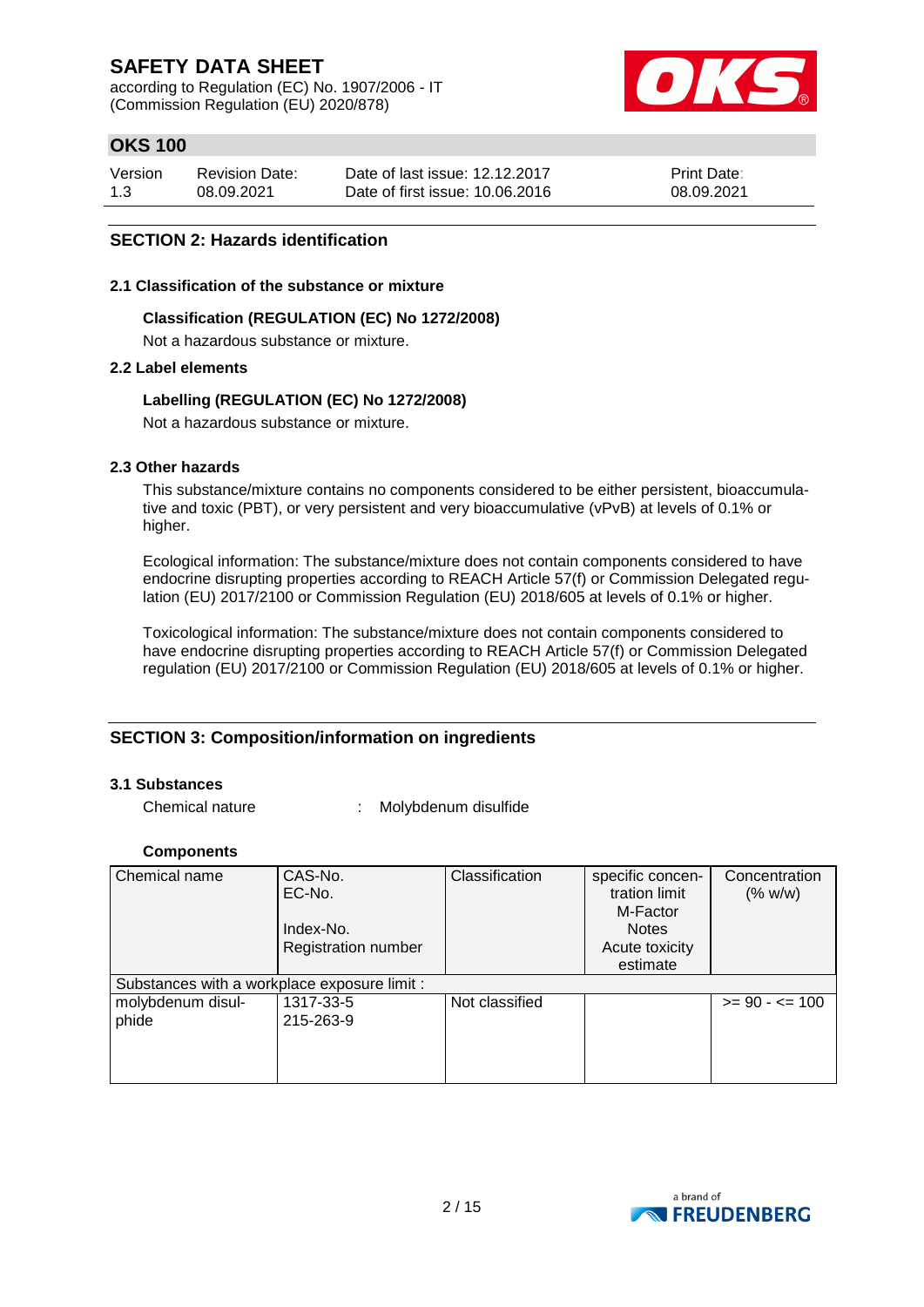according to Regulation (EC) No. 1907/2006 - IT (Commission Regulation (EU) 2020/878)



# **OKS 100**

| Version | <b>Revision Date:</b> | Date of last issue: 12.12.2017  | <b>Print Date:</b> |
|---------|-----------------------|---------------------------------|--------------------|
| 1.3     | 08.09.2021            | Date of first issue: 10.06.2016 | 08.09.2021         |

### **SECTION 4: First aid measures**

| 4.1 Description of first aid measures |                                                                                                                                                                                                      |
|---------------------------------------|------------------------------------------------------------------------------------------------------------------------------------------------------------------------------------------------------|
| If inhaled                            | Remove person to fresh air. If signs/symptoms continue, get<br>medical attention.<br>Keep patient warm and at rest.<br>If breathing is irregular or stopped, administer artificial respira-<br>tion. |
| In case of skin contact               | Remove contaminated clothing. If irritation develops, get med-<br>ical attention.<br>In case of contact, immediately flush skin with plenty of water.                                                |
| In case of eye contact                | Rinse immediately with plenty of water, also under the eyelids,<br>for at least 10 minutes.<br>If eye irritation persists, consult a specialist.                                                     |
| If swallowed                          | Move the victim to fresh air.<br>Do not induce vomiting without medical advice.<br>Rinse mouth with water.                                                                                           |
|                                       |                                                                                                                                                                                                      |

### **4.2 Most important symptoms and effects, both acute and delayed**

| Symptoms     | : No information available. |
|--------------|-----------------------------|
| <b>Risks</b> | : None known.               |

**4.3 Indication of any immediate medical attention and special treatment needed**

| Treatment | No information available. |
|-----------|---------------------------|
|           |                           |

### **SECTION 5: Firefighting measures**

| 5.1 Extinguishing media                    |   |
|--------------------------------------------|---|
| Suitable extinguishing media : Use water s |   |
|                                            | . |

|  | Suitable extinguishing media : Use water spray, alcohol-resistant foam, dry chemical or car-<br>bon dioxide. |
|--|--------------------------------------------------------------------------------------------------------------|
|  |                                                                                                              |

| Unsuitable extinguishing | High volume water jet |
|--------------------------|-----------------------|
| media                    |                       |

### **5.2 Special hazards arising from the substance or mixture**

| Hazardous combustion prod- : Sulphur oxides |              |
|---------------------------------------------|--------------|
| ucts                                        | Metal oxides |

#### **5.3 Advice for firefighters**

|                  | Special protective equipment : In the event of fire, wear self-contained breathing apparatus. |
|------------------|-----------------------------------------------------------------------------------------------|
| for firefighters | Use personal protective equipment. Exposure to decomposi-                                     |
|                  | tion products may be a hazard to health.                                                      |

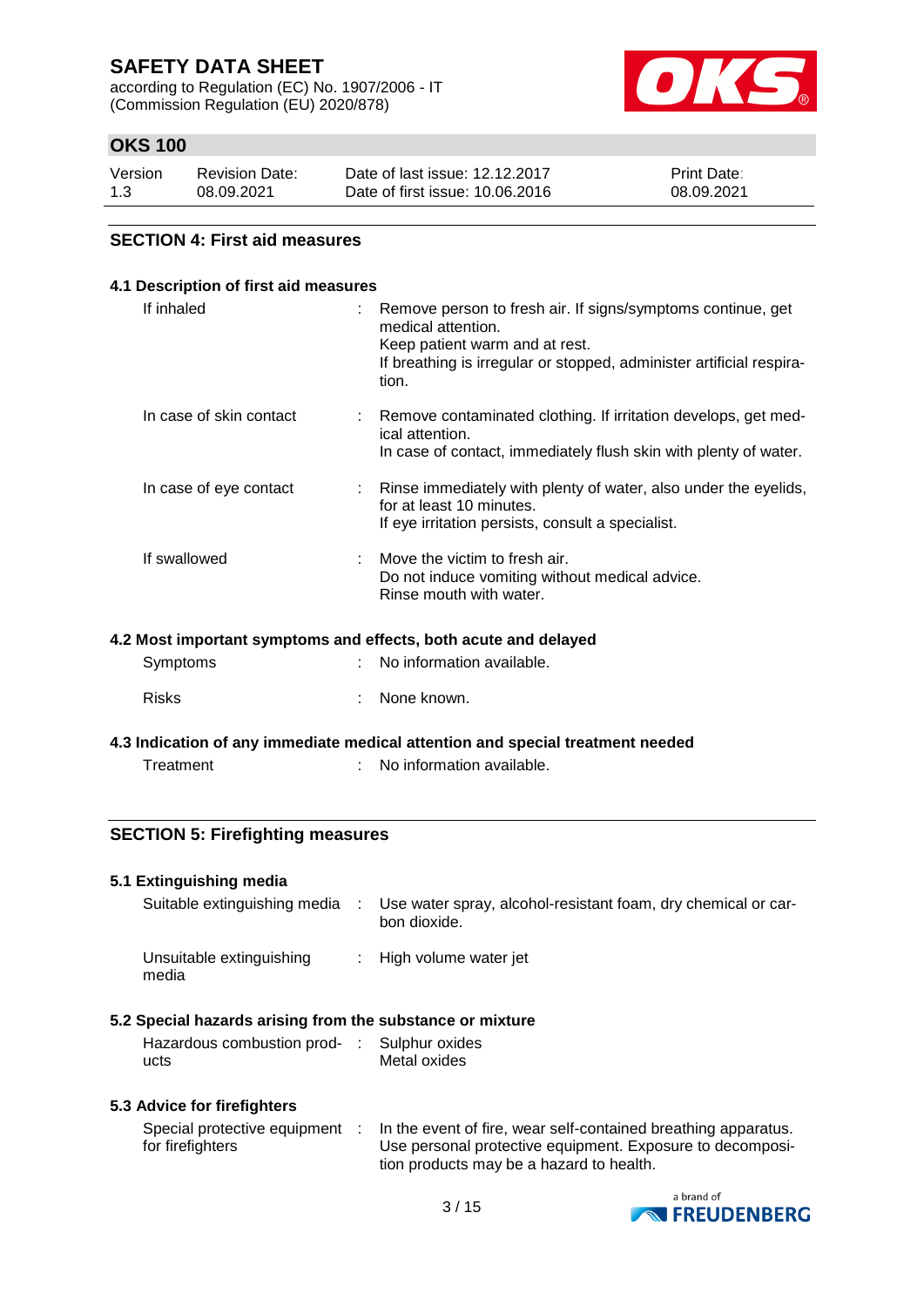according to Regulation (EC) No. 1907/2006 - IT (Commission Regulation (EU) 2020/878)



# **OKS 100**

| Version | <b>Revision Date:</b> | Date of last issue: 12.12.2017           | <b>Print Date:</b> |
|---------|-----------------------|------------------------------------------|--------------------|
| 1.3     | 08.09.2021            | Date of first issue: 10.06.2016          | 08.09.2021         |
|         | Further information   | : Standard procedure for chemical fires. |                    |

Cool containers/tanks with water spray.

## **SECTION 6: Accidental release measures**

#### **6.1 Personal precautions, protective equipment and emergency procedures**

| Use the indicated respiratory protection if the occupational<br>exposure limit is exceeded and/or in case of product release<br>(dust).<br>Avoid dust formation.<br>Avoid breathing dust.<br>Refer to protective measures listed in sections 7 and 8. | Personal precautions | Evacuate personnel to safe areas.<br>Keep people away from and upwind of spill/leak. |  |
|-------------------------------------------------------------------------------------------------------------------------------------------------------------------------------------------------------------------------------------------------------|----------------------|--------------------------------------------------------------------------------------|--|
|-------------------------------------------------------------------------------------------------------------------------------------------------------------------------------------------------------------------------------------------------------|----------------------|--------------------------------------------------------------------------------------|--|

### **6.2 Environmental precautions**

| Environmental precautions | . Try to prevent the material from entering drains or water<br>courses.                                                      |
|---------------------------|------------------------------------------------------------------------------------------------------------------------------|
|                           | Prevent further leakage or spillage.<br>Local authorities should be advised if significant spillages<br>cannot be contained. |

### **6.3 Methods and material for containment and cleaning up**

| Methods for cleaning up | : Clean up promptly by sweeping or vacuum.                       |
|-------------------------|------------------------------------------------------------------|
|                         | Keep in suitable, closed containers for disposal.                |
|                         | Avoid dispersal of dust in the air (i.e., clearing dust surfaces |
|                         | with compressed air).                                            |

### **6.4 Reference to other sections**

For personal protection see section 8.

## **SECTION 7: Handling and storage**

### **7.1 Precautions for safe handling**

| Do not breathe vapours/dust.<br>In case of insufficient ventilation, wear suitable respiratory<br>equipment.<br>For personal protection see section 8.<br>Smoking, eating and drinking should be prohibited in the ap-<br>plication area.<br>Wash hands and face before breaks and immediately after<br>handling the product.<br>Ensure all equipment is electrically grounded before beginning<br>transfer operations. | Advice on safe handling |  | Do not use in areas without adequate ventilation. |
|-------------------------------------------------------------------------------------------------------------------------------------------------------------------------------------------------------------------------------------------------------------------------------------------------------------------------------------------------------------------------------------------------------------------------|-------------------------|--|---------------------------------------------------|
|-------------------------------------------------------------------------------------------------------------------------------------------------------------------------------------------------------------------------------------------------------------------------------------------------------------------------------------------------------------------------------------------------------------------------|-------------------------|--|---------------------------------------------------|

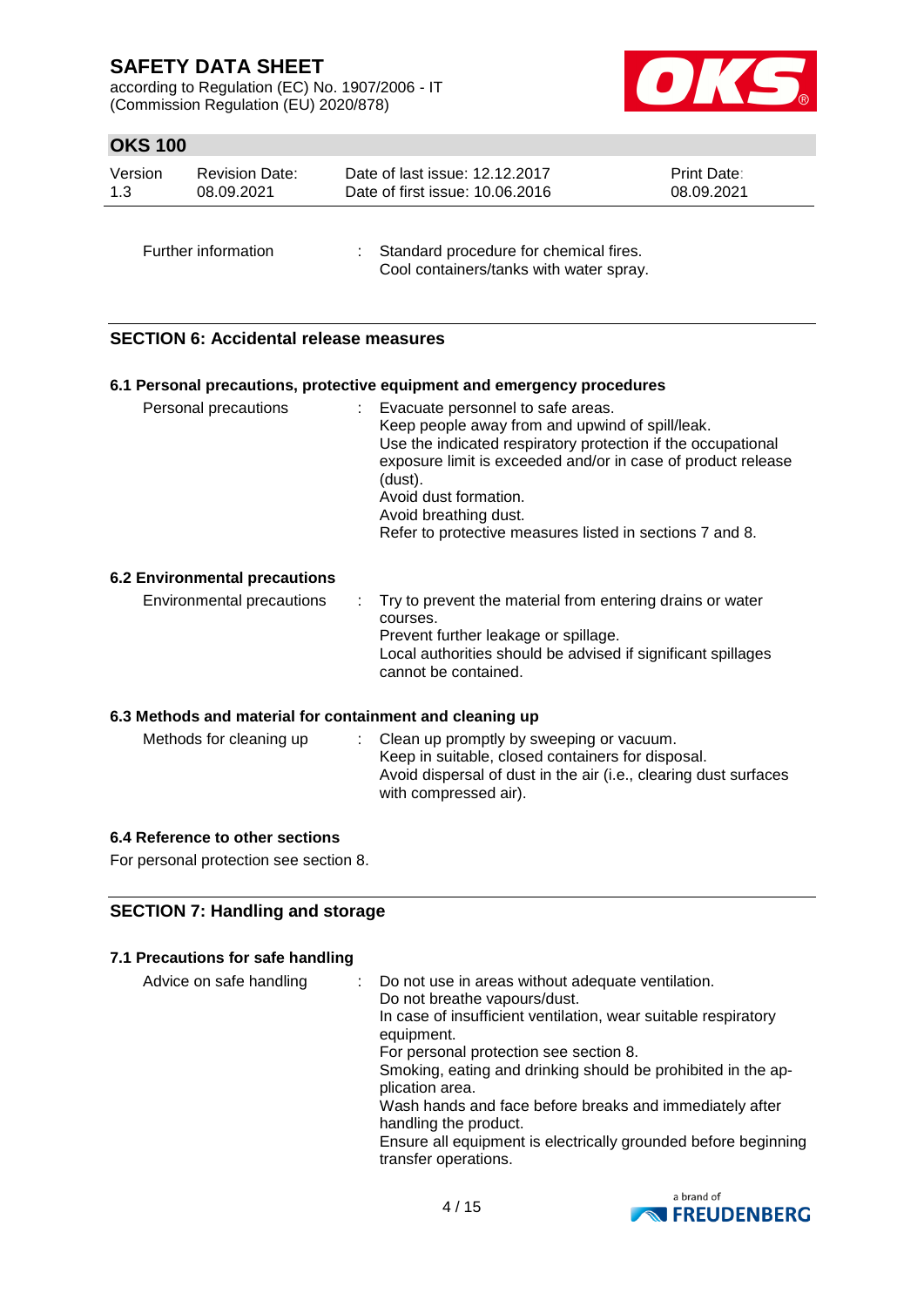according to Regulation (EC) No. 1907/2006 - IT (Commission Regulation (EU) 2020/878)



# **OKS 100**

| Version<br>1.3 | <b>Revision Date:</b><br>08.09.2021                  |    | Date of last issue: 12.12.2017<br>Print Date:<br>08.09.2021<br>Date of first issue: 10.06.2016                                                                                                                                                                                                                                                                                                                                         |  |
|----------------|------------------------------------------------------|----|----------------------------------------------------------------------------------------------------------------------------------------------------------------------------------------------------------------------------------------------------------------------------------------------------------------------------------------------------------------------------------------------------------------------------------------|--|
|                |                                                      |    | Avoid dust accumulation in enclosed space.                                                                                                                                                                                                                                                                                                                                                                                             |  |
|                | Advice on protection against :<br>fire and explosion |    | Avoid dust formation.                                                                                                                                                                                                                                                                                                                                                                                                                  |  |
|                | Hygiene measures                                     |    | Wash face, hands and any exposed skin thoroughly after<br>handling.                                                                                                                                                                                                                                                                                                                                                                    |  |
|                |                                                      |    | 7.2 Conditions for safe storage, including any incompatibilities                                                                                                                                                                                                                                                                                                                                                                       |  |
|                | Requirements for storage<br>areas and containers     | ÷. | Store in original container. Keep container closed when not in<br>use. Keep in a dry, cool and well-ventilated place. Containers<br>which are opened must be carefully resealed and kept upright<br>to prevent leakage. Electrical installations / working materials<br>must comply with the technological safety standards. Store in<br>accordance with the particular national regulations. Keep in<br>properly labelled containers. |  |
|                | 7.3 Specific end use(s)                              |    |                                                                                                                                                                                                                                                                                                                                                                                                                                        |  |
|                | Specific use(s)                                      |    | Specific instructions for handling, not required.                                                                                                                                                                                                                                                                                                                                                                                      |  |

## **SECTION 8: Exposure controls/personal protection**

### **8.1 Control parameters**

#### **8.2 Exposure controls**

#### **Engineering measures**

#### Local exhaust

Ensure that dust-handling systems (such as exhaust ducts, dust collectors, vessels, and processing equipment) are designed in a manner to prevent the escape of dust into the work area (i.e., there is no leakage from the equipment).

#### **Personal protective equipment**

| Eye protection                                                        | Safety glasses with side-shields                                                                                                                                                                                                                                                                                                                                               |
|-----------------------------------------------------------------------|--------------------------------------------------------------------------------------------------------------------------------------------------------------------------------------------------------------------------------------------------------------------------------------------------------------------------------------------------------------------------------|
| Hand protection<br>Material<br>Break through time<br>Protective index | Nitrile rubber<br>$:$ > 10 min<br>Class 1                                                                                                                                                                                                                                                                                                                                      |
| Remarks                                                               | : For prolonged or repeated contact use protective gloves. The<br>break through time depends amongst other things on the<br>material, the thickness and the type of glove and therefore<br>has to be measured for each case.<br>The selected protective gloves have to satisfy the specifica-<br>tions of Regulation (EU) 2016/425 and the standard EN 374<br>derived from it. |

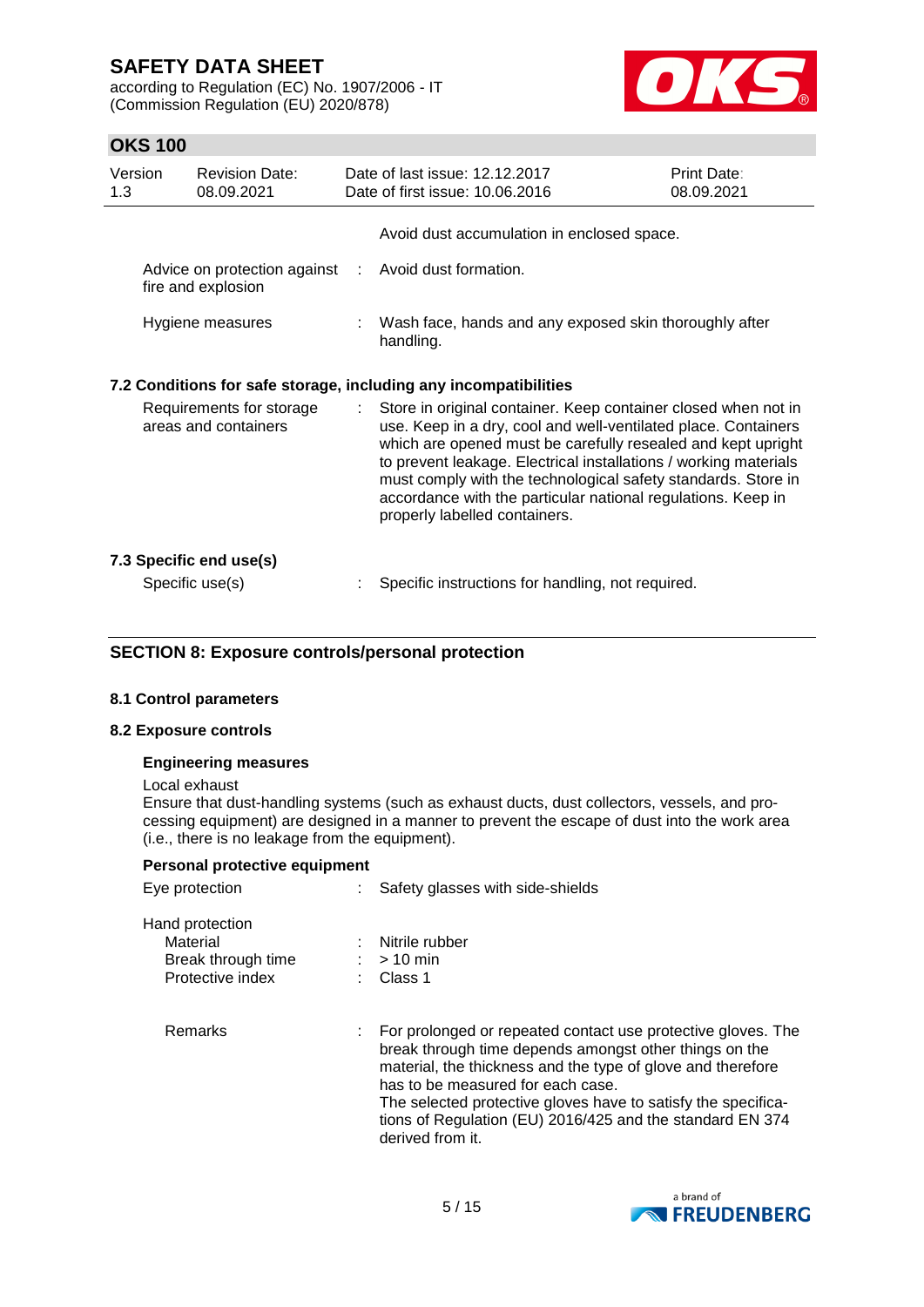according to Regulation (EC) No. 1907/2006 - IT (Commission Regulation (EU) 2020/878)



# **OKS 100**

| Version<br>1.3 | <b>Revision Date:</b><br>08.09.2021 | Date of last issue: 12.12.2017<br>Date of first issue: 10.06.2016                                                                                                                                                                                                                                             | <b>Print Date:</b><br>08.09.2021 |
|----------------|-------------------------------------|---------------------------------------------------------------------------------------------------------------------------------------------------------------------------------------------------------------------------------------------------------------------------------------------------------------|----------------------------------|
|                | Respiratory protection              | : Use the indicated respiratory protection if the occupational<br>exposure limit is exceeded and/or in case of product release<br>(dust).                                                                                                                                                                     |                                  |
|                | Filter type                         | P2 filter                                                                                                                                                                                                                                                                                                     |                                  |
|                | Protective measures                 | The type of protective equipment must be selected according<br>to the concentration and amount of the dangerous substance<br>at the specific workplace.<br>Choose body protection in relation to its type, to the concen-<br>tration and amount of dangerous substances, and to the spe-<br>cific work-place. |                                  |

# **SECTION 9: Physical and chemical properties**

#### **9.1 Information on basic physical and chemical properties**

| Physical state                                                          |    | powder                                                        |
|-------------------------------------------------------------------------|----|---------------------------------------------------------------|
| Colour                                                                  | t  | grey                                                          |
| Odour                                                                   |    | odourless                                                     |
| <b>Odour Threshold</b>                                                  |    | No data available                                             |
|                                                                         |    |                                                               |
| Melting point/range                                                     |    | : $1.185 °C$                                                  |
| Boiling point/boiling range                                             |    | No data available                                             |
| Flammability                                                            |    | Will not burn                                                 |
| Upper explosion limit / Upper : No data available<br>flammability limit |    |                                                               |
| Lower explosion limit / Lower : 250.000 mg/m3<br>flammability limit     |    |                                                               |
| Flash point                                                             | ÷  | Not applicable                                                |
| Auto-ignition temperature                                               |    | 520 °C                                                        |
| Decomposition temperature<br>Decomposition tempera-<br>ture             | ÷. | No data available                                             |
| рH                                                                      |    | Not applicable<br>substance/mixture is non-soluble (in water) |

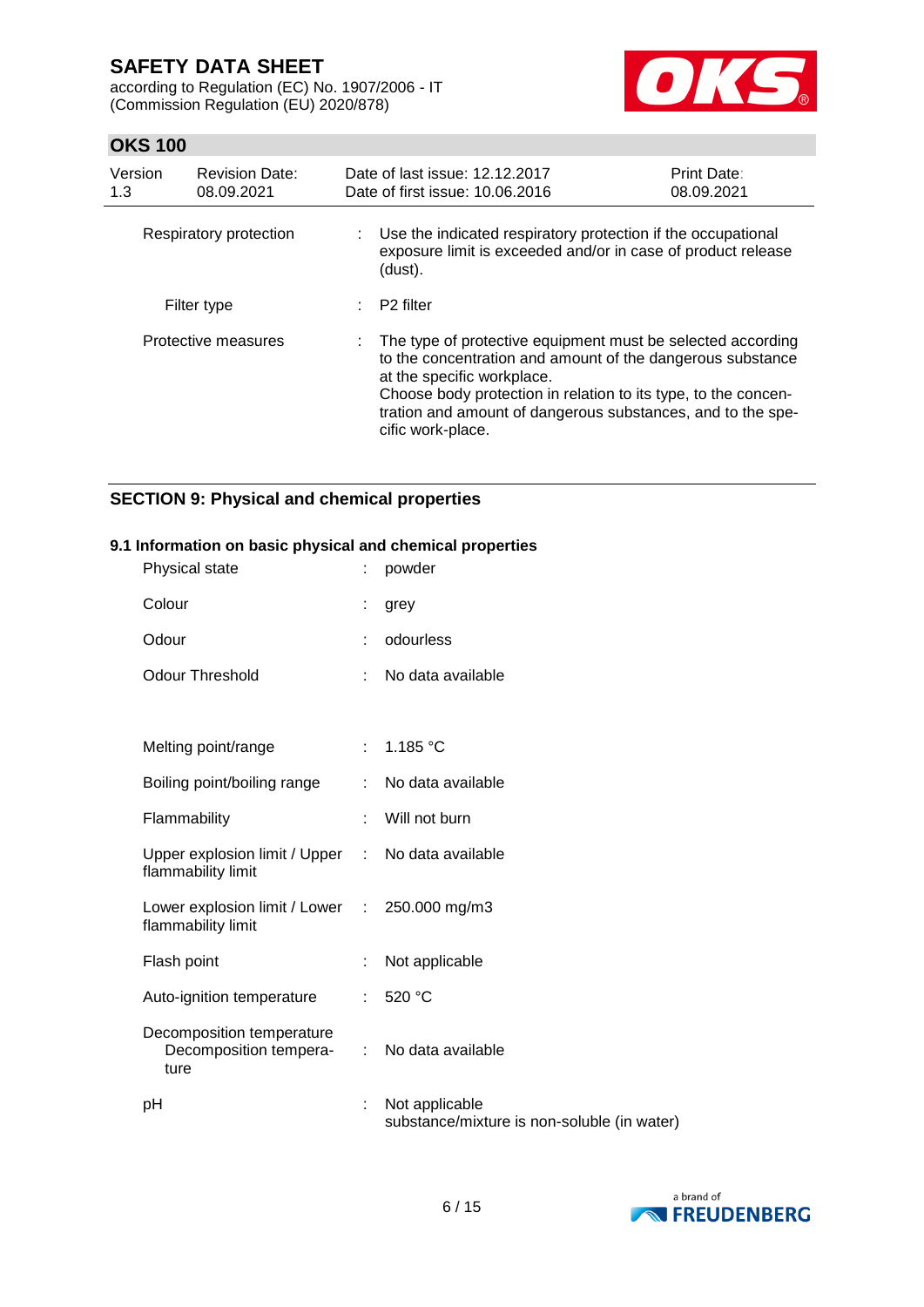according to Regulation (EC) No. 1907/2006 - IT (Commission Regulation (EU) 2020/878)



## **OKS 100**

| Version<br>1.3 |                     | <b>Revision Date:</b><br>08.09.2021 |    | Date of last issue: 12.12.2017<br>Date of first issue: 10.06.2016 | Print Date:<br>08.09.2021 |
|----------------|---------------------|-------------------------------------|----|-------------------------------------------------------------------|---------------------------|
|                | Viscosity           | Viscosity, dynamic                  |    | No data available                                                 |                           |
|                |                     | Viscosity, kinematic                | t. | No data available                                                 |                           |
|                | Solubility(ies)     | Water solubility                    | ÷  | insoluble                                                         |                           |
|                |                     | Solubility in other solvents        | ÷  | No data available                                                 |                           |
|                | octanol/water       | Partition coefficient: n-           |    | No data available                                                 |                           |
|                |                     | Vapour pressure                     | t. | < 0,001 hPa (20 $^{\circ}$ C)                                     |                           |
|                | Density             |                                     |    | 4,80 g/cm3<br>(20 °C)                                             |                           |
|                | <b>Bulk density</b> |                                     |    | 400 - 1.400 kg/m3                                                 |                           |
|                |                     | Relative vapour density             |    | No data available                                                 |                           |
|                |                     | 9.2 Other information               |    |                                                                   |                           |
|                | Explosives          |                                     | ÷  | Not explosive                                                     |                           |
|                |                     | Oxidizing properties                |    | No data available                                                 |                           |
|                | Self-ignition       |                                     |    | No data available                                                 |                           |
|                |                     | Evaporation rate                    |    | No data available                                                 |                           |
|                |                     | Sublimation point                   |    | No data available                                                 |                           |

## **SECTION 10: Stability and reactivity**

#### **10.1 Reactivity**

No hazards to be specially mentioned.

### **10.2 Chemical stability**

Stable under normal conditions.

### **10.3 Possibility of hazardous reactions**

| Hazardous reactions |  | Dust can form an explosive mixture in air. |
|---------------------|--|--------------------------------------------|
|---------------------|--|--------------------------------------------|

#### **10.4 Conditions to avoid**

Conditions to avoid : Heat, flames and sparks.

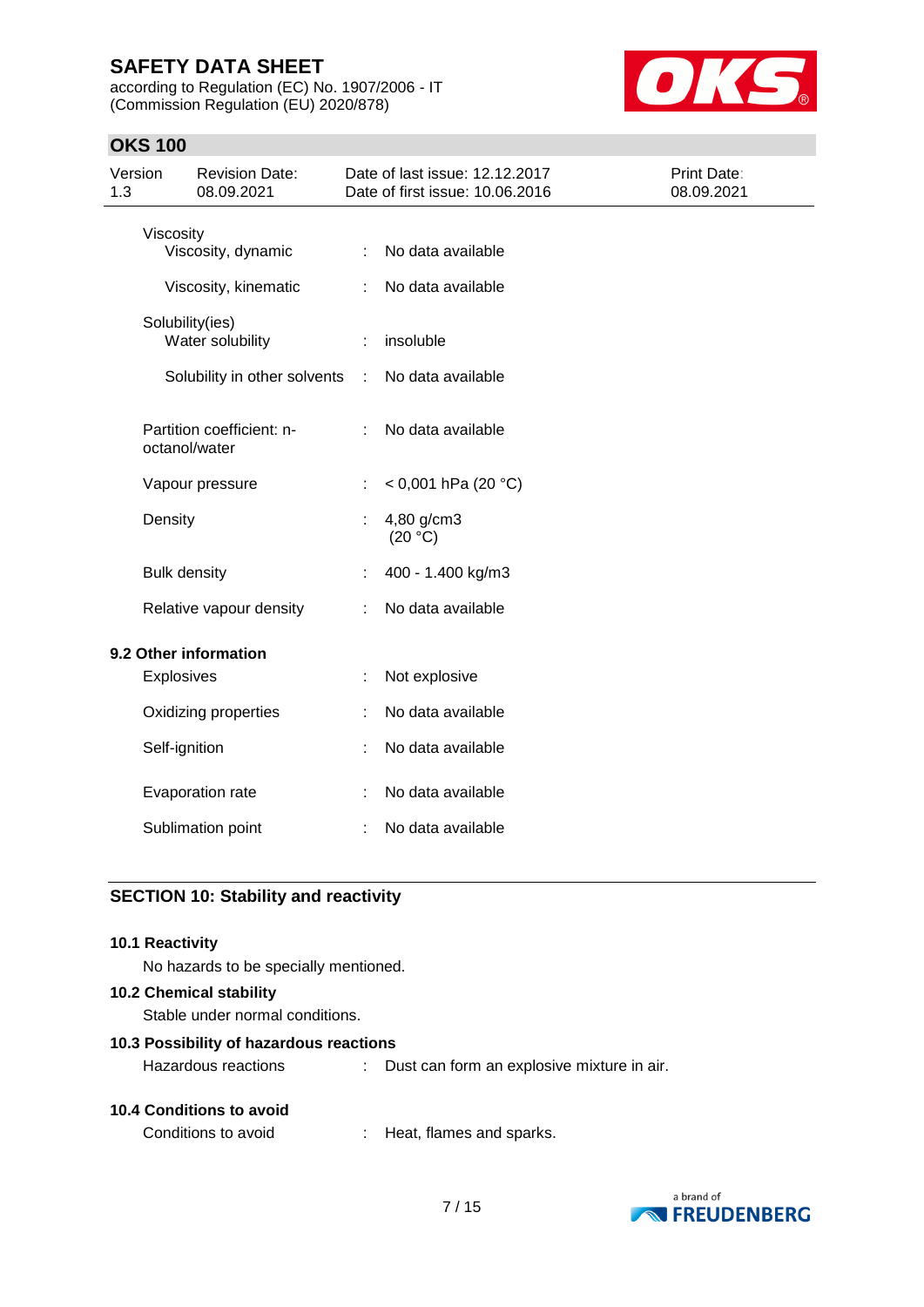according to Regulation (EC) No. 1907/2006 - IT (Commission Regulation (EU) 2020/878)



# **OKS 100**

| Version | <b>Revision Date:</b> | Date of last issue: 12.12.2017  | <b>Print Date:</b> |
|---------|-----------------------|---------------------------------|--------------------|
| 1.3     | 08.09.2021            | Date of first issue: 10.06.2016 | 08.09.2021         |

#### **10.5 Incompatible materials**

Materials to avoid : No materials to be especially mentioned.

## **10.6 Hazardous decomposition products**

No decomposition if stored and applied as directed.

### **SECTION 11: Toxicological information**

### **11.1 Information on toxicological effects**

**Acute toxicity**

**Product:**<br>Agute erel texieit

| Acute oral toxicity               | Remarks: This information is not available.                                                                                                              |
|-----------------------------------|----------------------------------------------------------------------------------------------------------------------------------------------------------|
| Acute inhalation toxicity         | Symptoms: Inhalation may provoke the following symptoms:,<br>t.<br>Respiratory disorder, Dust may cause sore throat and pains in<br>the lungs and chest. |
| Acute dermal toxicity             | Remarks: This information is not available.<br>÷.                                                                                                        |
| Components:                       |                                                                                                                                                          |
| molybdenum disulphide:            |                                                                                                                                                          |
| Acute oral toxicity               | LD50 (Rat): $> 5.000$ mg/kg                                                                                                                              |
| Acute dermal toxicity             | LD50 (Rat): $> 16.000$ mg/kg                                                                                                                             |
| <b>Skin corrosion/irritation</b>  |                                                                                                                                                          |
| Product:                          |                                                                                                                                                          |
| Remarks                           | This information is not available.                                                                                                                       |
|                                   |                                                                                                                                                          |
| Components:                       |                                                                                                                                                          |
| molybdenum disulphide:            |                                                                                                                                                          |
| Assessment                        | No skin irritation                                                                                                                                       |
| Result                            | No skin irritation                                                                                                                                       |
|                                   |                                                                                                                                                          |
| Serious eye damage/eye irritation |                                                                                                                                                          |
| <b>Product:</b>                   |                                                                                                                                                          |
| <b>Remarks</b>                    | Contact with eyes may cause irritation.                                                                                                                  |
|                                   |                                                                                                                                                          |
| Components:                       |                                                                                                                                                          |
| molybdenum disulphide:            |                                                                                                                                                          |
| Assessment                        | No eye irritation                                                                                                                                        |
|                                   | a brand of                                                                                                                                               |
|                                   | 8/15<br><b>FREUDENBERG</b>                                                                                                                               |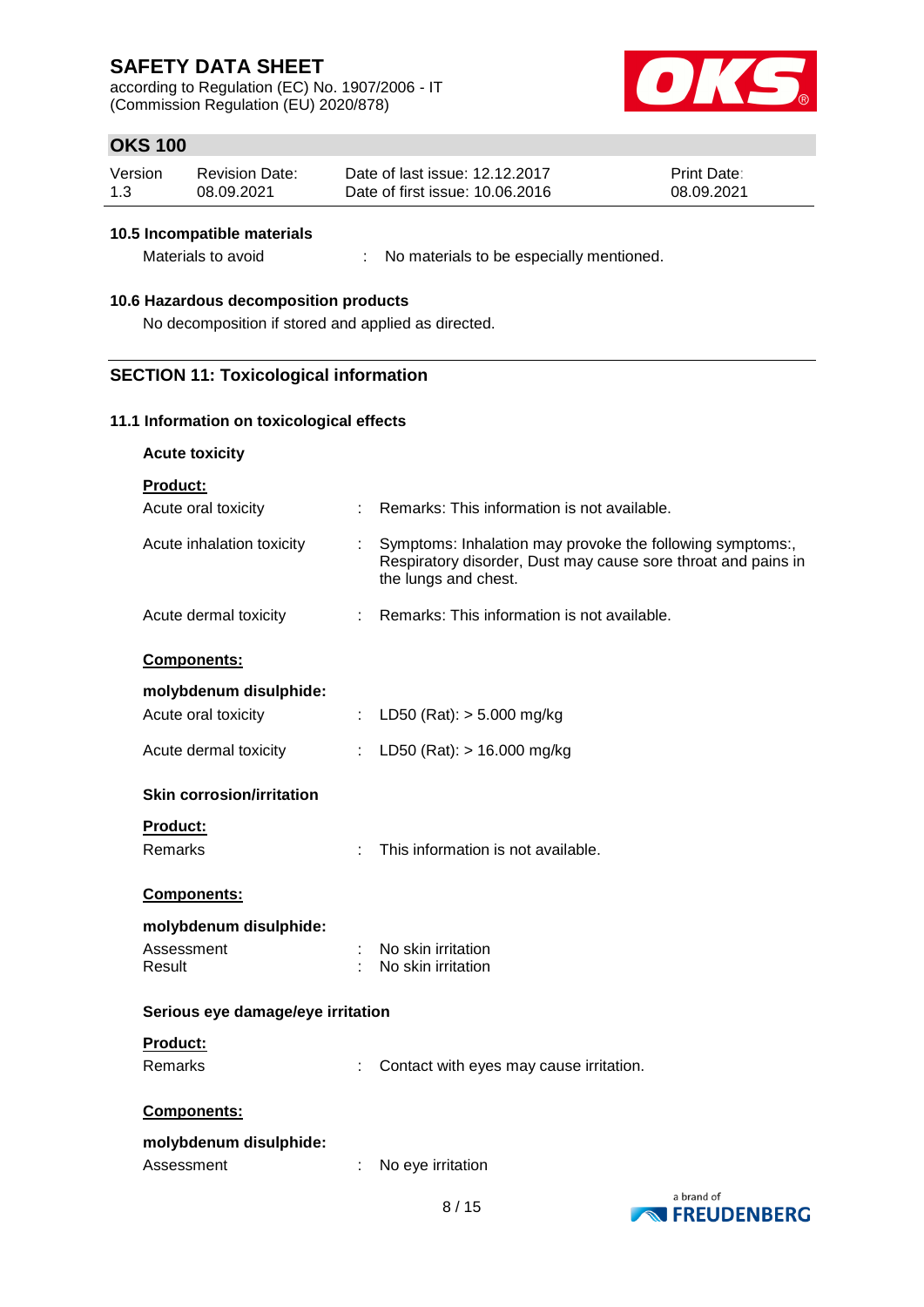according to Regulation (EC) No. 1907/2006 - IT (Commission Regulation (EU) 2020/878)



# **OKS 100**

| Version<br>1.3 |                      | <b>Revision Date:</b><br>08.09.2021 |    | Date of last issue: 12.12.2017<br>Date of first issue: 10.06.2016                | Print Date:<br>08.09.2021 |
|----------------|----------------------|-------------------------------------|----|----------------------------------------------------------------------------------|---------------------------|
|                | Result               |                                     | ÷  | No eye irritation                                                                |                           |
|                |                      | Respiratory or skin sensitisation   |    |                                                                                  |                           |
|                | Product:             |                                     |    |                                                                                  |                           |
|                | <b>Remarks</b>       |                                     |    | : This information is not available.                                             |                           |
|                |                      | Components:                         |    |                                                                                  |                           |
|                |                      | molybdenum disulphide:              |    |                                                                                  |                           |
|                | Assessment<br>Result |                                     |    | : Does not cause skin sensitisation.<br>: Does not cause skin sensitisation.     |                           |
|                |                      | <b>Germ cell mutagenicity</b>       |    |                                                                                  |                           |
|                | <b>Product:</b>      |                                     |    |                                                                                  |                           |
|                |                      | Genotoxicity in vitro               |    | : Remarks: No data available                                                     |                           |
|                |                      | Genotoxicity in vivo                |    | : Remarks: No data available                                                     |                           |
|                |                      | Components:                         |    |                                                                                  |                           |
|                |                      | molybdenum disulphide:              |    |                                                                                  |                           |
|                | sessment             |                                     |    | Germ cell mutagenicity- As- : Animal testing did not show any mutagenic effects. |                           |
|                |                      | Carcinogenicity                     |    |                                                                                  |                           |
|                | <b>Product:</b>      |                                     |    |                                                                                  |                           |
|                | <b>Remarks</b>       |                                     |    | No data available                                                                |                           |
|                |                      | <b>Components:</b>                  |    |                                                                                  |                           |
|                |                      | molybdenum disulphide:              |    |                                                                                  |                           |
|                | ment                 | Carcinogenicity - Assess-           | ÷  | No evidence of carcinogenicity in animal studies.                                |                           |
|                |                      | <b>Reproductive toxicity</b>        |    |                                                                                  |                           |
|                | Product:             |                                     |    |                                                                                  |                           |
|                |                      | Effects on fertility                |    | : Remarks: No data available                                                     |                           |
|                | ment                 | Effects on foetal develop-          | t. | Remarks: No data available                                                       |                           |

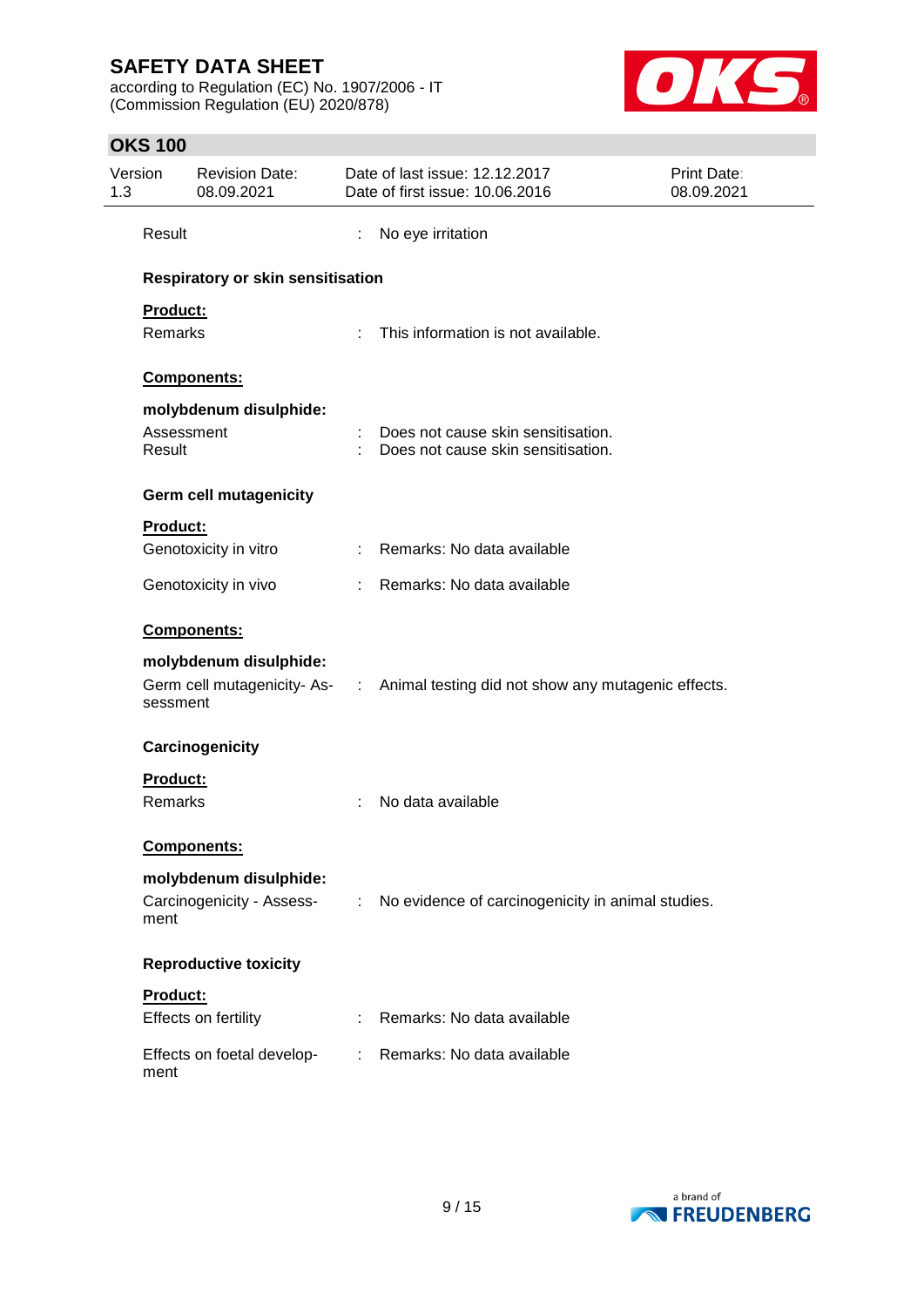according to Regulation (EC) No. 1907/2006 - IT (Commission Regulation (EU) 2020/878)



## **OKS 100**

| Version<br>1.3 |                                   | <b>Revision Date:</b><br>08.09.2021                                                  |    | Date of last issue: 12.12.2017<br>Date of first issue: 10.06.2016                                   | Print Date:<br>08.09.2021 |
|----------------|-----------------------------------|--------------------------------------------------------------------------------------|----|-----------------------------------------------------------------------------------------------------|---------------------------|
|                |                                   | <b>STOT - single exposure</b><br>Components:<br>molybdenum disulphide:<br>Assessment | t. | The substance or mixture is not classified as specific target<br>organ toxicant, single exposure.   |                           |
|                |                                   | <b>STOT - repeated exposure</b>                                                      |    |                                                                                                     |                           |
|                |                                   | Components:<br>molybdenum disulphide:<br>Assessment                                  | ÷. | The substance or mixture is not classified as specific target<br>organ toxicant, repeated exposure. |                           |
|                |                                   | <b>Repeated dose toxicity</b>                                                        |    |                                                                                                     |                           |
|                | <b>Product:</b><br><b>Remarks</b> |                                                                                      |    | This information is not available.                                                                  |                           |
|                |                                   | <b>Aspiration toxicity</b>                                                           |    |                                                                                                     |                           |
|                | Product:                          | This information is not available.                                                   |    |                                                                                                     |                           |
|                |                                   | <b>Further information</b>                                                           |    |                                                                                                     |                           |
|                | <b>Product:</b><br><b>Remarks</b> |                                                                                      |    | Prolonged or repeated inhalation may cause damage to the<br>lungs.                                  |                           |
|                | <b>Remarks</b>                    | Components:<br>molybdenum disulphide:                                                |    | Information given is based on data on the components and<br>the toxicology of similar products.     |                           |

# **SECTION 12: Ecological information**

## **12.1 Toxicity**

| <b>Product:</b>                                                                     |                              |
|-------------------------------------------------------------------------------------|------------------------------|
| Toxicity to fish                                                                    | : Remarks: No data available |
| Toxicity to daphnia and other : Remarks: No data available<br>aquatic invertebrates |                              |

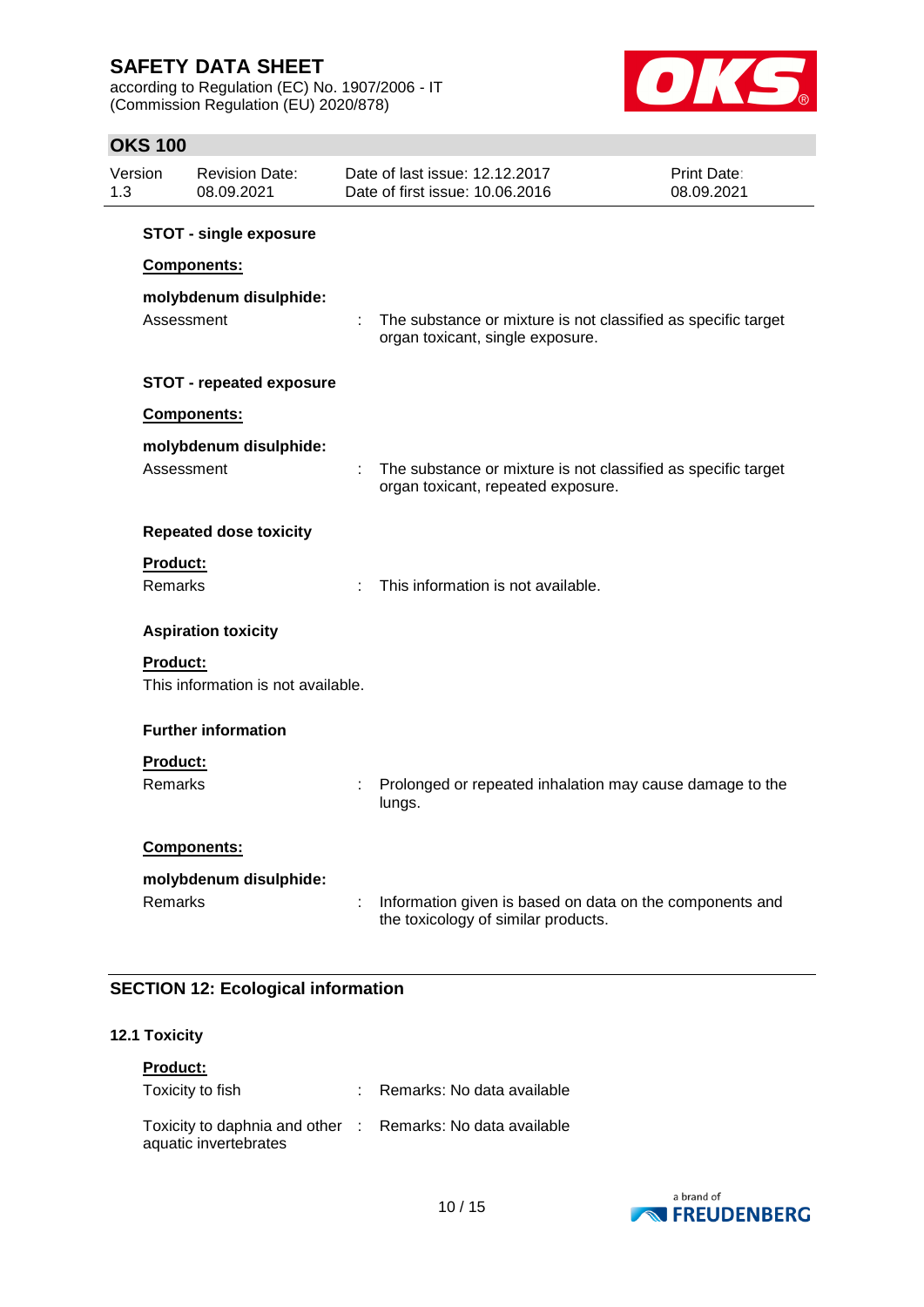according to Regulation (EC) No. 1907/2006 - IT (Commission Regulation (EU) 2020/878)



# **OKS 100**

| Version<br>1.3 |                                         | <b>Revision Date:</b><br>08.09.2021                      |    | Date of last issue: 12.12.2017<br>Date of first issue: 10.06.2016 |                                                                                                                                                                                               | Print Date:<br>08.09.2021 |
|----------------|-----------------------------------------|----------------------------------------------------------|----|-------------------------------------------------------------------|-----------------------------------------------------------------------------------------------------------------------------------------------------------------------------------------------|---------------------------|
|                | plants                                  | Toxicity to algae/aquatic                                | ÷  | Remarks: No data available                                        |                                                                                                                                                                                               |                           |
|                |                                         | Toxicity to microorganisms                               |    | Remarks: No data available                                        |                                                                                                                                                                                               |                           |
|                |                                         | Components:                                              |    |                                                                   |                                                                                                                                                                                               |                           |
|                |                                         | molybdenum disulphide:                                   |    |                                                                   |                                                                                                                                                                                               |                           |
|                |                                         | Toxicity to fish                                         |    | Exposure time: 96 h                                               | LC50 (Pimephales promelas (fathead minnow)): > 100 mg/l                                                                                                                                       |                           |
|                |                                         | aquatic invertebrates                                    |    | Exposure time: 48 h                                               | Toxicity to daphnia and other : EC50 (Daphnia magna (Water flea)): > 100 mg/l                                                                                                                 |                           |
|                | plants                                  | Toxicity to algae/aquatic                                | ÷. | mg/l                                                              | EC50 (Pseudokirchneriella subcapitata (green algae)): > 100                                                                                                                                   |                           |
|                |                                         |                                                          |    | Exposure time: 72 h                                               |                                                                                                                                                                                               |                           |
|                |                                         | 12.2 Persistence and degradability                       |    |                                                                   |                                                                                                                                                                                               |                           |
|                | Product:                                | Biodegradability                                         |    | : Remarks: No data available                                      |                                                                                                                                                                                               |                           |
|                | ity                                     | Physico-chemical removabil- : Remarks: No data available |    |                                                                   |                                                                                                                                                                                               |                           |
|                |                                         | 12.3 Bioaccumulative potential                           |    |                                                                   |                                                                                                                                                                                               |                           |
|                | <b>Product:</b>                         |                                                          |    |                                                                   |                                                                                                                                                                                               |                           |
|                |                                         | <b>Bioaccumulation</b>                                   |    |                                                                   | Remarks: This substance is not considered to be persistent,<br>bioaccumulating and toxic (PBT).<br>This substance is not considered to be very persistent and<br>very bioaccumulating (vPvB). |                           |
|                |                                         | 12.4 Mobility in soil                                    |    |                                                                   |                                                                                                                                                                                               |                           |
|                | <b>Product:</b>                         |                                                          |    |                                                                   |                                                                                                                                                                                               |                           |
|                | Mobility                                |                                                          |    | Remarks: No data available                                        |                                                                                                                                                                                               |                           |
|                |                                         | Distribution among environ-<br>mental compartments       |    | Remarks: No data available                                        |                                                                                                                                                                                               |                           |
|                | 12.5 Results of PBT and vPvB assessment |                                                          |    |                                                                   |                                                                                                                                                                                               |                           |
|                | Product:                                |                                                          |    |                                                                   |                                                                                                                                                                                               |                           |
|                | Assessment                              |                                                          |    | 0.1% or higher                                                    | This substance/mixture contains no components considered<br>to be either persistent, bioaccumulative and toxic (PBT), or<br>very persistent and very bioaccumulative (vPvB) at levels of      |                           |

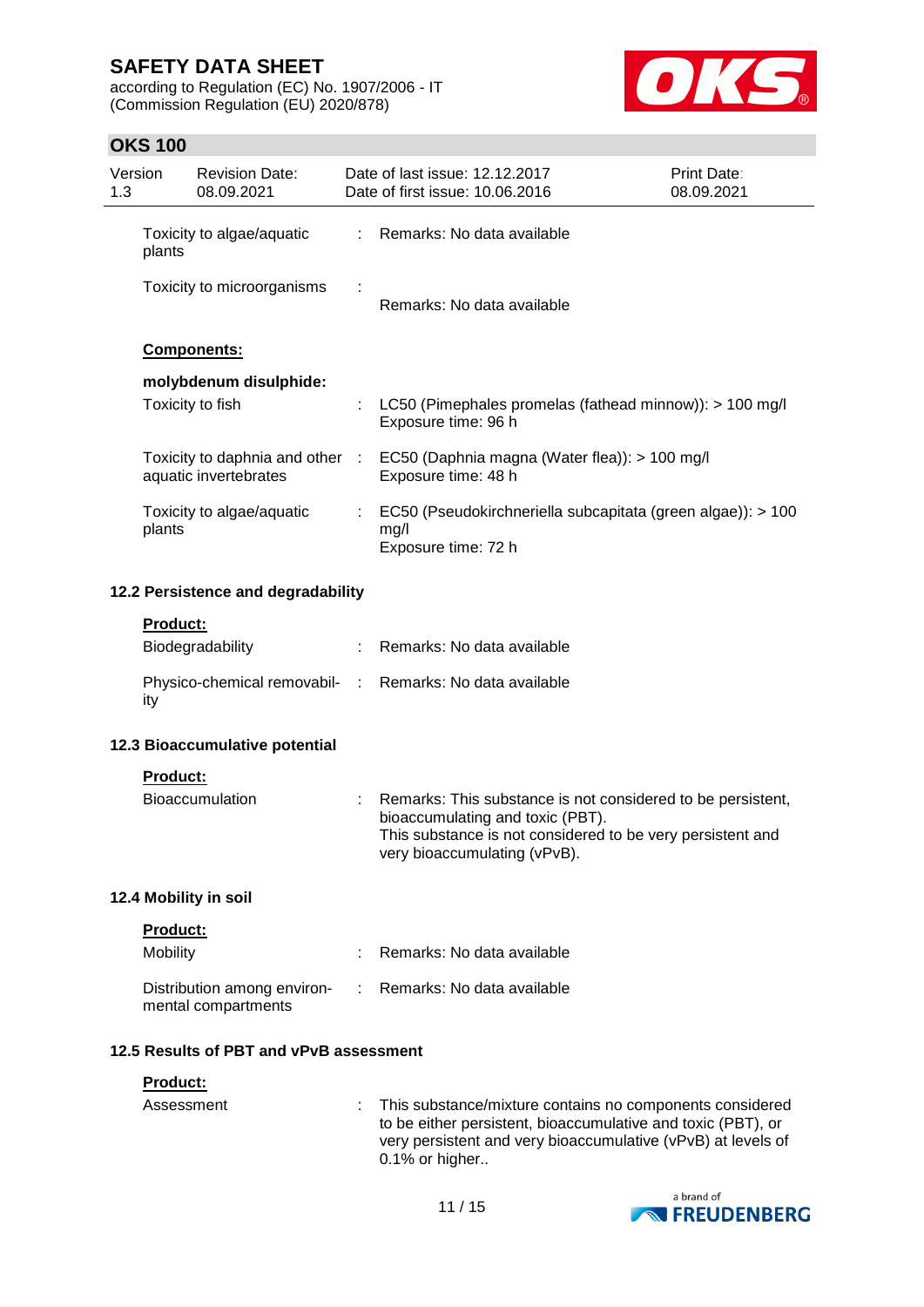according to Regulation (EC) No. 1907/2006 - IT (Commission Regulation (EU) 2020/878)



# **OKS 100**

| Version | <b>Revision Date:</b> | Date of last issue: 12.12.2017  | <b>Print Date:</b> |
|---------|-----------------------|---------------------------------|--------------------|
| 1.3     | 08.09.2021            | Date of first issue: 10.06.2016 | 08.09.2021         |

### **12.6 Endocrine disrupting properties**

#### **Product:**

| Assessment | ÷. | The substance/mixture does not contain components consid-<br>ered to have endocrine disrupting properties according to<br>REACH Article 57(f) or Commission Delegated regulation<br>(EU) 2017/2100 or Commission Regulation (EU) 2018/605 at<br>levels of 0.1% or higher. |
|------------|----|---------------------------------------------------------------------------------------------------------------------------------------------------------------------------------------------------------------------------------------------------------------------------|
|            |    |                                                                                                                                                                                                                                                                           |

## **12.7 Other adverse effects**

## **Product:**

| Additional ecological infor- | No information on ecology is available. |
|------------------------------|-----------------------------------------|
| mation                       |                                         |

## **SECTION 13: Disposal considerations**

#### **13.1 Waste treatment methods**

| Product                |    | : The product should not be allowed to enter drains, water<br>courses or the soil.                                                                                     |
|------------------------|----|------------------------------------------------------------------------------------------------------------------------------------------------------------------------|
|                        |    | Waste codes should be assigned by the user based on the<br>application for which the product was used.                                                                 |
| Contaminated packaging | ÷. | Packaging that is not properly emptied must be disposed of as<br>the unused product.<br>Dispose of waste product or used containers according to<br>local regulations. |
|                        |    | The following Waste Codes are only suggestions:                                                                                                                        |
| Waste Code             |    | : unused product<br>06 06 03, wastes containing sulphides other than those men-<br>tioned in 06 06 02                                                                  |
|                        |    | uncleaned packagings<br>15 01 10, packaging containing residues of or contaminated<br>by hazardous substances                                                          |

## **SECTION 14: Transport information**

# **14.1 UN number or ID number**

Not regulated as a dangerous good

### **14.2 UN proper shipping name**

Not regulated as a dangerous good

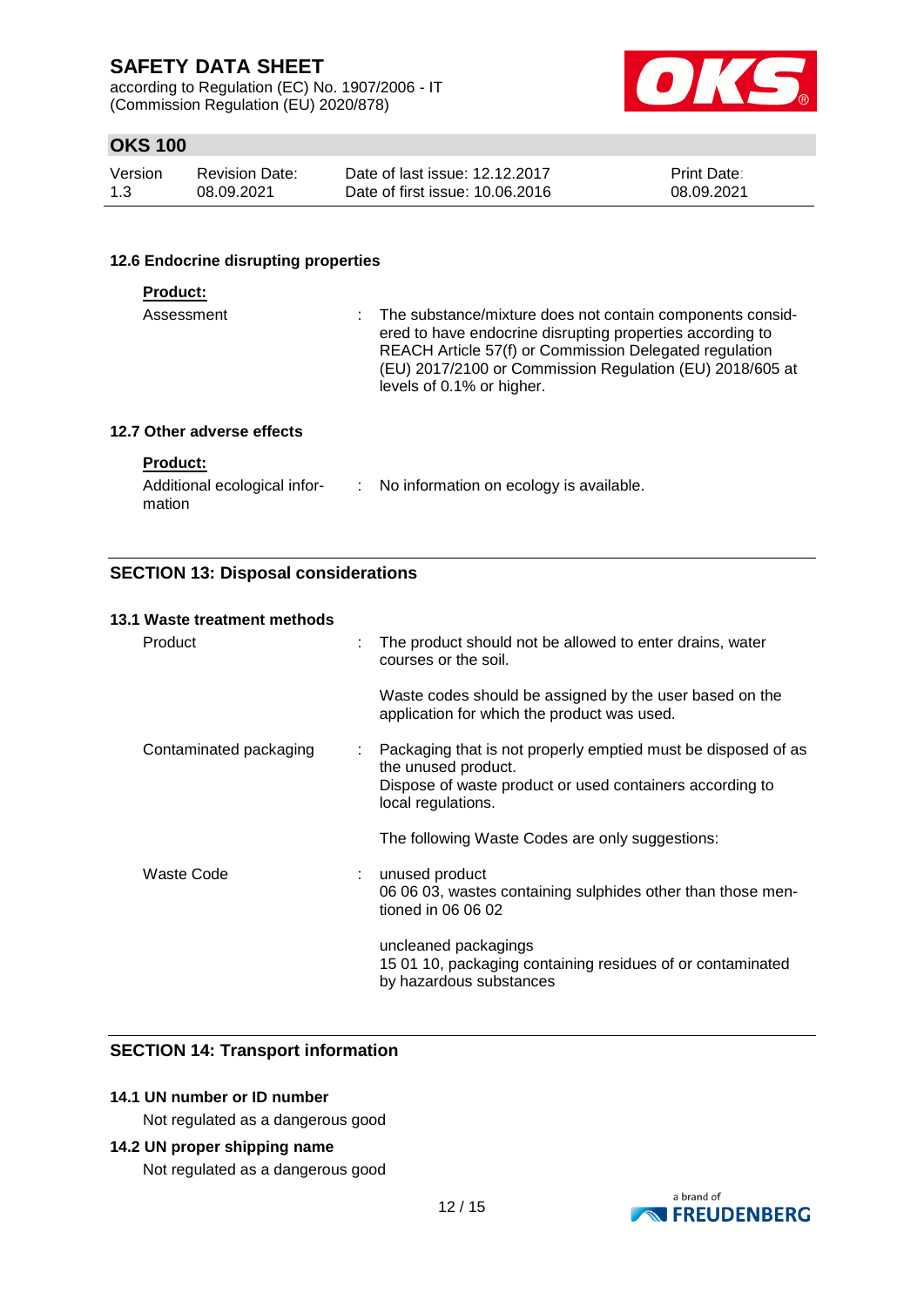according to Regulation (EC) No. 1907/2006 - IT (Commission Regulation (EU) 2020/878)



# **OKS 100**

| Version | <b>Revision Date:</b> | Date of last issue: 12.12.2017  | <b>Print Date:</b> |
|---------|-----------------------|---------------------------------|--------------------|
| 1.3     | 08.09.2021            | Date of first issue: 10.06.2016 | 08.09.2021         |

### **14.3 Transport hazard class(es)**

Not regulated as a dangerous good

### **14.4 Packing group**

Not regulated as a dangerous good

#### **14.5 Environmental hazards**

Not regulated as a dangerous good

#### **14.6 Special precautions for user**

Not applicable

#### **14.7 Maritime transport in bulk according to IMO instruments**

Remarks : Not applicable for product as supplied.

## **SECTION 15: Regulatory information**

#### **15.1 Safety, health and environmental regulations/legislation specific for the substance or mixture** REACH - Restrictions on the manufacture, placing on the market and use of certain dangerous substances, preparations and articles (Annex XVII) : Not applicable REACH - Candidate List of Substances of Very High Concern for Authorisation (Article 59). (EU SVHC) : This product does not contain substances of very high concern (Regulation (EC) No 1907/2006 (REACH), Article 57). REACH - List of substances subject to authorisation (Annex XIV) (EU. REACH - Annex XIV) : Not applicable Regulation (EC) No 1005/2009 on substances that deplete the ozone layer (EC 1005/2009) : Not applicable Regulation (EU) 2019/1021 on persistent organic pollutants (recast) (EU POP) Not applicable

Regulation (EC) No 649/2012 of the European Parliament and the Council concerning the export and import of dangerous chemicals (EU PIC) : Not applicable

Regulation (EU) 2019/1148 on the marketing and use of : Not applicable explosives precursors

Seveso III: Directive 2012/18/EU of the European : Parliament and of the Council on the control of major-accident hazards involving dangerous substances. Not applicable

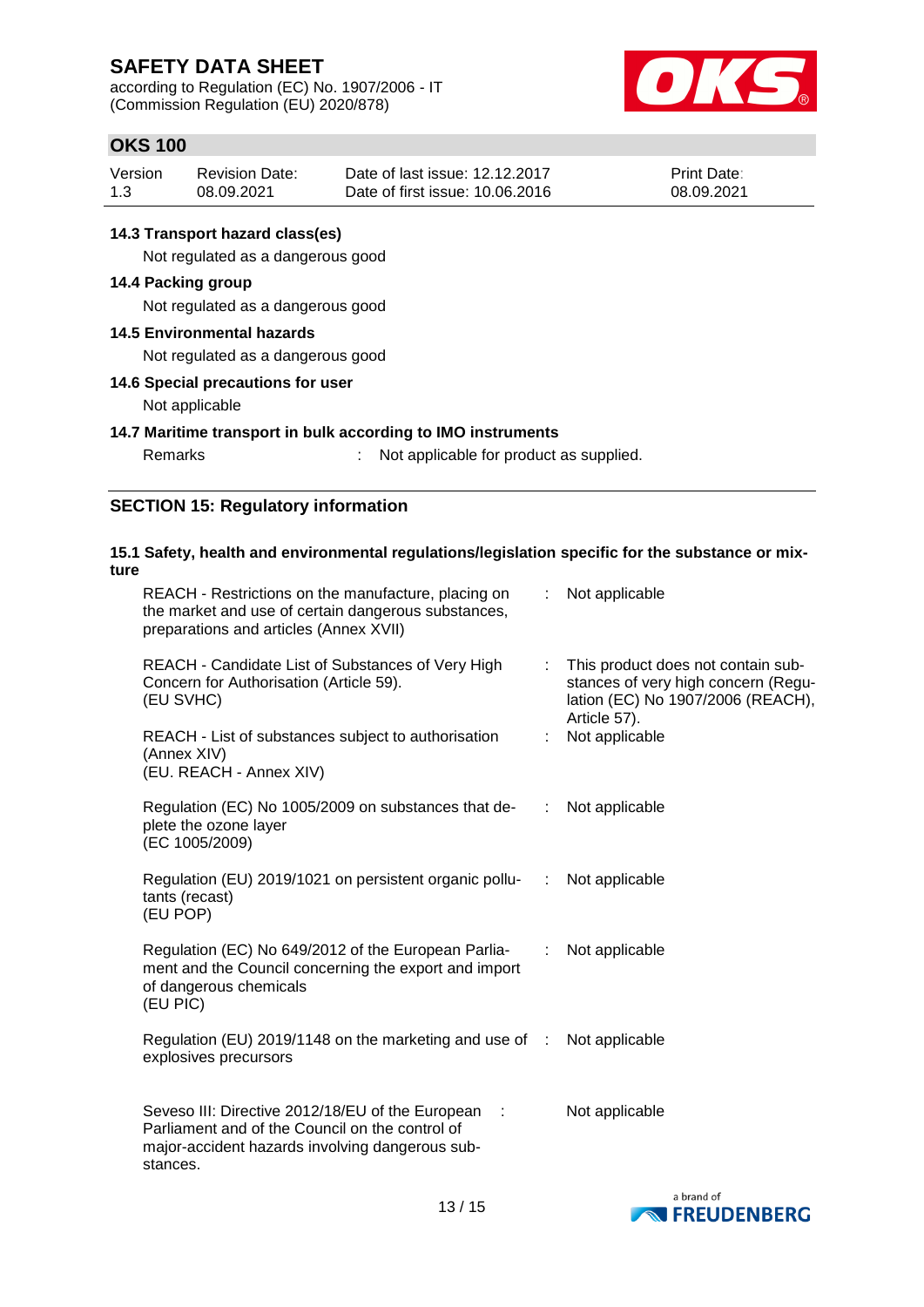according to Regulation (EC) No. 1907/2006 - IT (Commission Regulation (EU) 2020/878)



## **OKS 100**

| Version | <b>Revision Date:</b> | Date of last issue: 12.12.2017  | <b>Print Date:</b> |
|---------|-----------------------|---------------------------------|--------------------|
| 1.3     | 08.09.2021            | Date of first issue: 10.06.2016 | 08.09.2021         |

Volatile organic compounds : Directive 2010/75/EU of 24 November 2010 on industrial emissions (integrated pollution prevention and control) Not applicable

### **Other regulations:**

Legislative Decree April 9,2008, 81 (Implementation of Article 1 of the Law of 3 August 2007, n. 123, concerning the protection of health and safety in the workplace.) and subsequent amendments

Legislative Decree April 3, 2006, n.152, (Environmental standards) and subsequent amendments

Legislative Decree February 6, 2009, 21 (Regulations for the execution of the provisions laid down in Regulation (EC) no. 648/2004 on detergents)

#### **15.2 Chemical safety assessment**

This information is not available.

## **SECTION 16: Other information**

#### **Full text of other abbreviations**

ADN - European Agreement concerning the International Carriage of Dangerous Goods by Inland Waterways; ADR - European Agreement concerning the International Carriage of Dangerous Goods by Road; AIIC - Australian Inventory of Industrial Chemicals; ASTM - American Society for the Testing of Materials; bw - Body weight; CLP - Classification Labelling Packaging Regulation; Regulation (EC) No 1272/2008; CMR - Carcinogen, Mutagen or Reproductive Toxicant; DIN - Standard of the German Institute for Standardisation; DSL - Domestic Substances List (Canada); ECHA - European Chemicals Agency; EC-Number - European Community number; ECx - Concentration associated with x% response; ELx - Loading rate associated with x% response; EmS - Emergency Schedule; ENCS - Existing and New Chemical Substances (Japan); ErCx - Concentration associated with x% growth rate response; GHS - Globally Harmonized System; GLP - Good Laboratory Practice; IARC - International Agency for Research on Cancer; IATA - International Air Transport Association; IBC - International Code for the Construction and Equipment of Ships carrying Dangerous Chemicals in Bulk; IC50 - Half maximal inhibitory concentration; ICAO - International Civil Aviation Organization; IECSC - Inventory of Existing Chemical Substances in China; IMDG - International Maritime Dangerous Goods; IMO - International Maritime Organization; ISHL - Industrial Safety and Health Law (Japan); ISO - International Organisation for Standardization; KECI - Korea Existing Chemicals Inventory; LC50 - Lethal Concentration to 50 % of a test population; LD50 - Lethal Dose to 50% of a test population (Median Lethal Dose); MARPOL - International Convention for the Prevention of Pollution from Ships; n.o.s. - Not Otherwise Specified; NO(A)EC - No Observed (Adverse) Effect Concentration; NO(A)EL - No Observed (Adverse) Effect Level; NOELR - No Observable Effect Loading Rate; NZIoC - New Zealand Inventory of Chemicals; OECD - Organization for Economic Co-operation and Development; OPPTS - Office of Chemical Safety and Pollution Prevention; PBT - Persistent, Bioaccumulative and Toxic substance; PICCS - Philippines Inventory of Chemicals and Chemical Substances; (Q)SAR - (Quantitative) Structure Activity Relationship; REACH - Regulation (EC) No 1907/2006 of the European Parliament and of the Council concerning the Registration, Evaluation, Authorisation and Restriction of Chemicals; RID - Regulations concerning the International Carriage of Dangerous